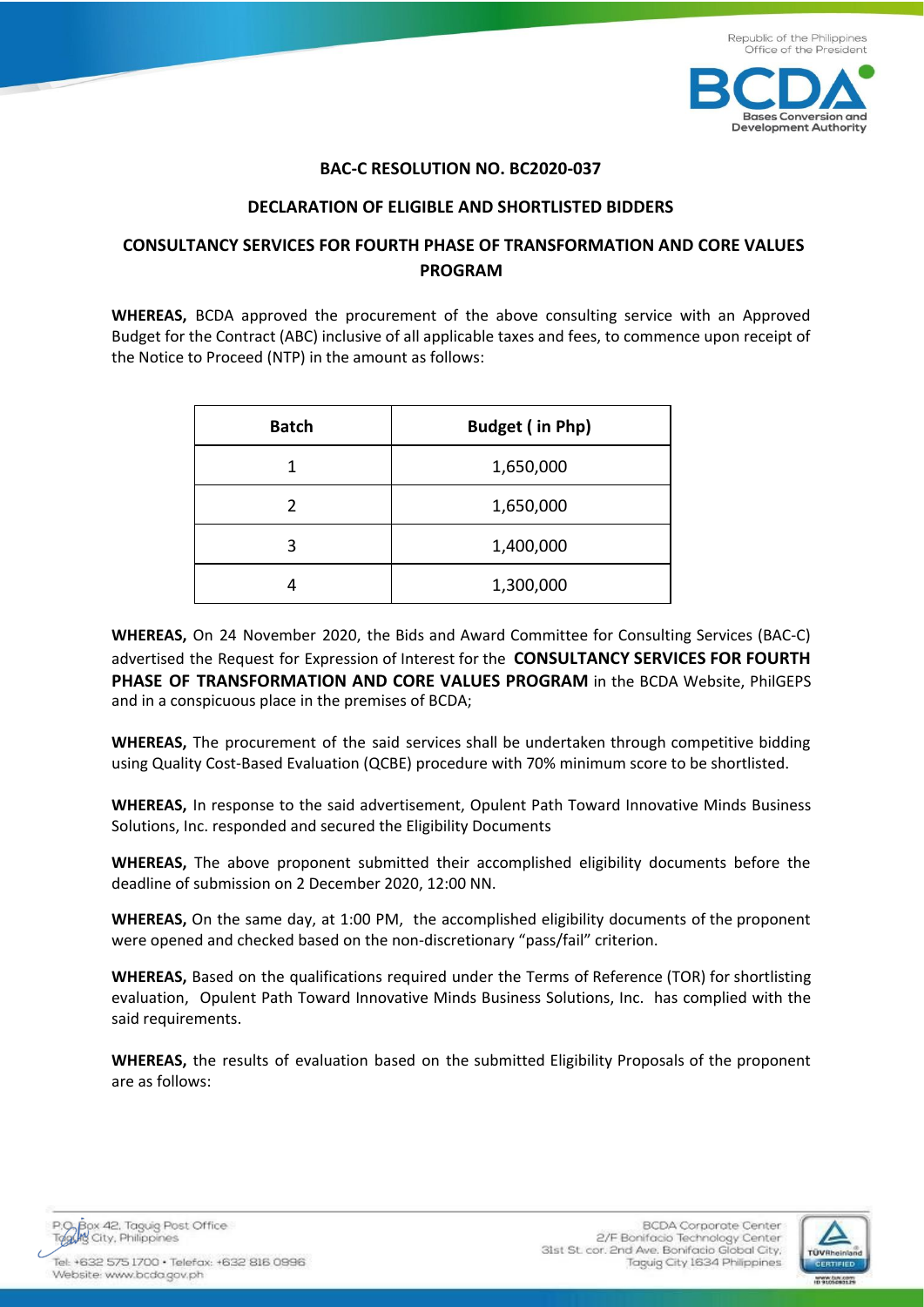

| <b>CRITERIA</b>                                                   | <b>OPULENT PATH TOWARD</b><br><b>INNOVATIVE MINDS</b><br><b>BUSINESS SOLUTIONS, INC.</b> |
|-------------------------------------------------------------------|------------------------------------------------------------------------------------------|
| Applicable Experience of the Consultant/Firm<br>(40%)             | 28.00%                                                                                   |
| Qualification of Personnel to be Assigned to the<br>Project (55%) | 42.00%                                                                                   |
| Workload Relative to Capacity (5%)                                | 3.50%                                                                                    |
| TOTAL                                                             | 73.50%                                                                                   |

**WHEREAS,** based on the qualifications required under the Terms of Reference and detailed evaluation criteria for shortlisting, The lone proponent garnered a total score above the required minimum score of 70%

**NOW, THEREFORE,** we, the members of the Bids and Awards Committee for Consulting Services, hereby RESOLVE, as it is hereby RESOLVED to:

- 1. DECLARE Opulent Path Toward Innovative Minds Business Solutions, Inc. **AS SHORTLISTED and ELIGIBLE** to proceed to the next stage of bidding activities
- 2. ISSUE Notice of Eligibility to the said proponent inviting them to bid for the **CONSULTANCY SERVICES FOR FOURTH PHASE OF TRANSFORMATION AND CORE VALUES PROGRAM** ; and
- 3. RECOMMEND to the Head of Procuring Entity (HoPE) the approval of the foregoing findings.

Done in Taguig City this 3rd day of December, 2020.

## **BIDS AND AWARDS COMMITTEE FOR CONSULTING SERVICES**

**JOSHUA M. BINGCANG**  Chairperson

Joannapores

**JOANNA EILEEN M. CAPONES JOCELYN L. CANIONES Vice-Chairperson** Member

acelys L. Canisses